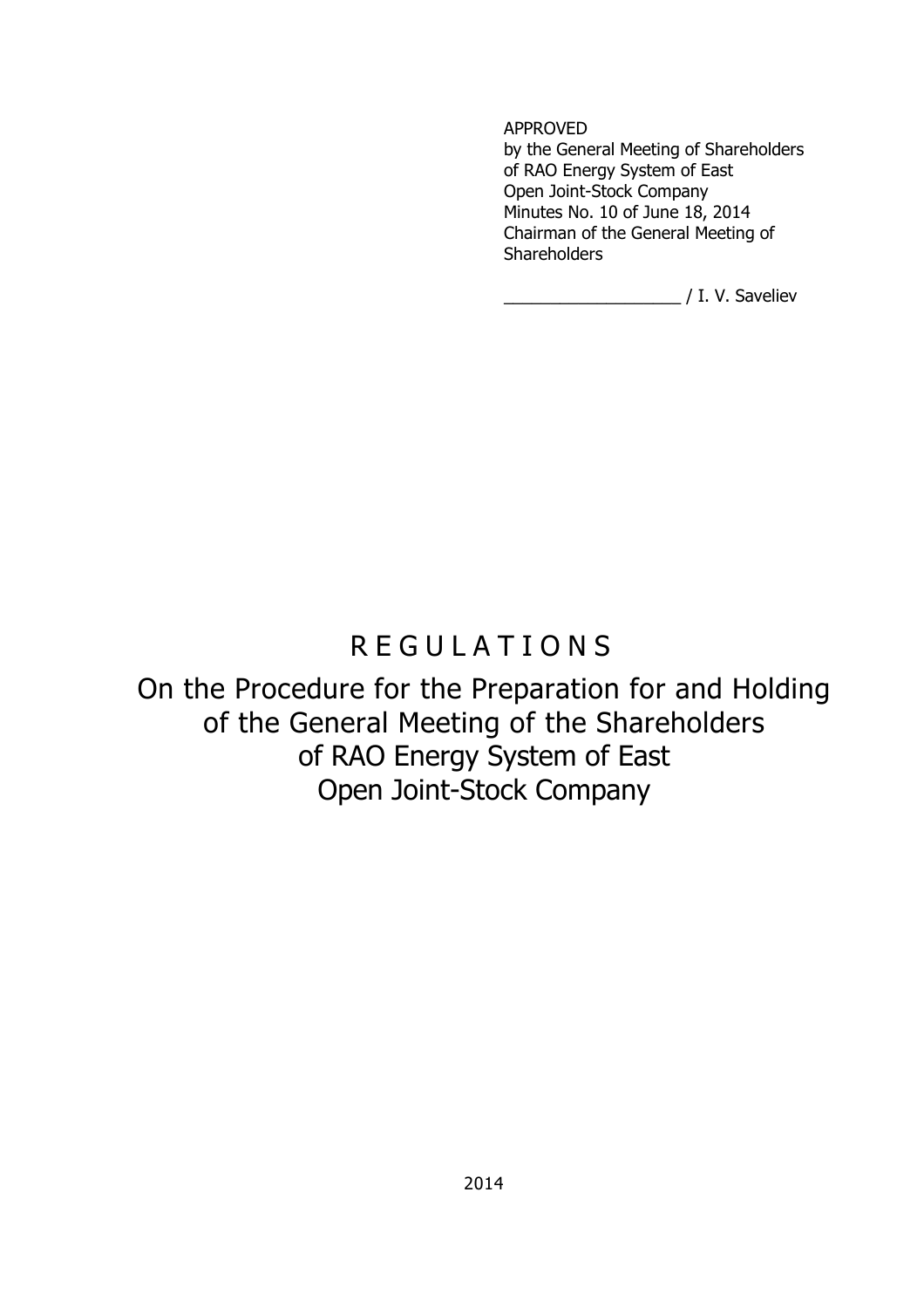## **1. General Provisions**

1.1. These Regulations were developed in accordance with the Civil Code of the Russian Federation, the Federal Law "On Joint-Stock Companies", other regulations of the Russian Federation and the Articles of Association of RAO Energy System of East Open Joint-Stock Company (hereinafter, the "Company") to set forth the procedure of convening of, preparation for and holding of the General Meeting of Shareholders of the Company (hereinafter, the "General Meeting of Shareholders").

The General Meeting of Shareholders shall be the supreme management body of the Company.

1.2. The General Meeting of Shareholders shall perform its activities in accordance with the applicable Russian laws, the Company's Articles of Association and these Regulations.

## **2. Convening of and Preparation for the General Meeting of Shareholders**

2.1. A decision on convocation of the General Meeting of Shareholders shall be adopted by the Company's Board of Directors unless otherwise specified in the Federal Law "On Joint-Stock Companies".

2.2. As part of preparation for the General Meeting of Shareholders, the Board of Directors (or other persons in the events specified in clause 3.2 hereof) shall adopt the following decisions:

a) on the convocation and approval of the form of the General Meeting of Shareholders;

b) on the approval of the date, place and time of the General Meeting of Shareholders, the start time for registration of participants of the General Meeting of Shareholders and of the post address where filled-out voting bulletins shall be sent to (if the General Meeting of Shareholders is held as a meeting);

or

on the approval of the deadline for submitting of filled-out voting bulletins and of the post address where filled-out voting bulletins shall be sent to (if the General Meeting of Shareholders is held as absentee voting);

c) on the approval of the agenda of the General Meeting of Shareholders;

d) on the approval of the date of preparation of a list of persons entitled to participate in the General Meeting of Shareholders;

e) on the approval of the type(s) of preferred shares whose holders shall have the right to vote on the agenda items of the General Meeting of Shareholders;

f) on the approval of a list of information (materials) to be provided to shareholders upon preparation for the General Meeting of Shareholders and the procedure for making such information available to the shareholders;

g) on the approval of the form and text of voting bulletins for the General Meeting of Shareholders;

h) on the approval of the date for delivery of voting bulletins to persons entitled to participate in the General Meeting of Shareholders (if the General Meeting of Shareholders is held as absentee voting or as a meeting provided that in accordance with the Federal Law "On Joint-Stock Companies" or the Company's Articles of Association voting bulletins shall be sent (delivered) to the persons entitled to participate in the General Meeting of Shareholders before the date of the General Meeting of Shareholders);

i) on the approval of the procedure for notifying the Company's shareholders of the General Meeting of Shareholders including approval of the form and text of the notice;

j) on the election (appointment) of the Secretary of the General Meeting of Shareholders;

k) on the approval of the cost estimate related to preparation for and holding of the General Meeting of Shareholders;

l) other decisions related to preparation for and holding of the General Meeting of Shareholders.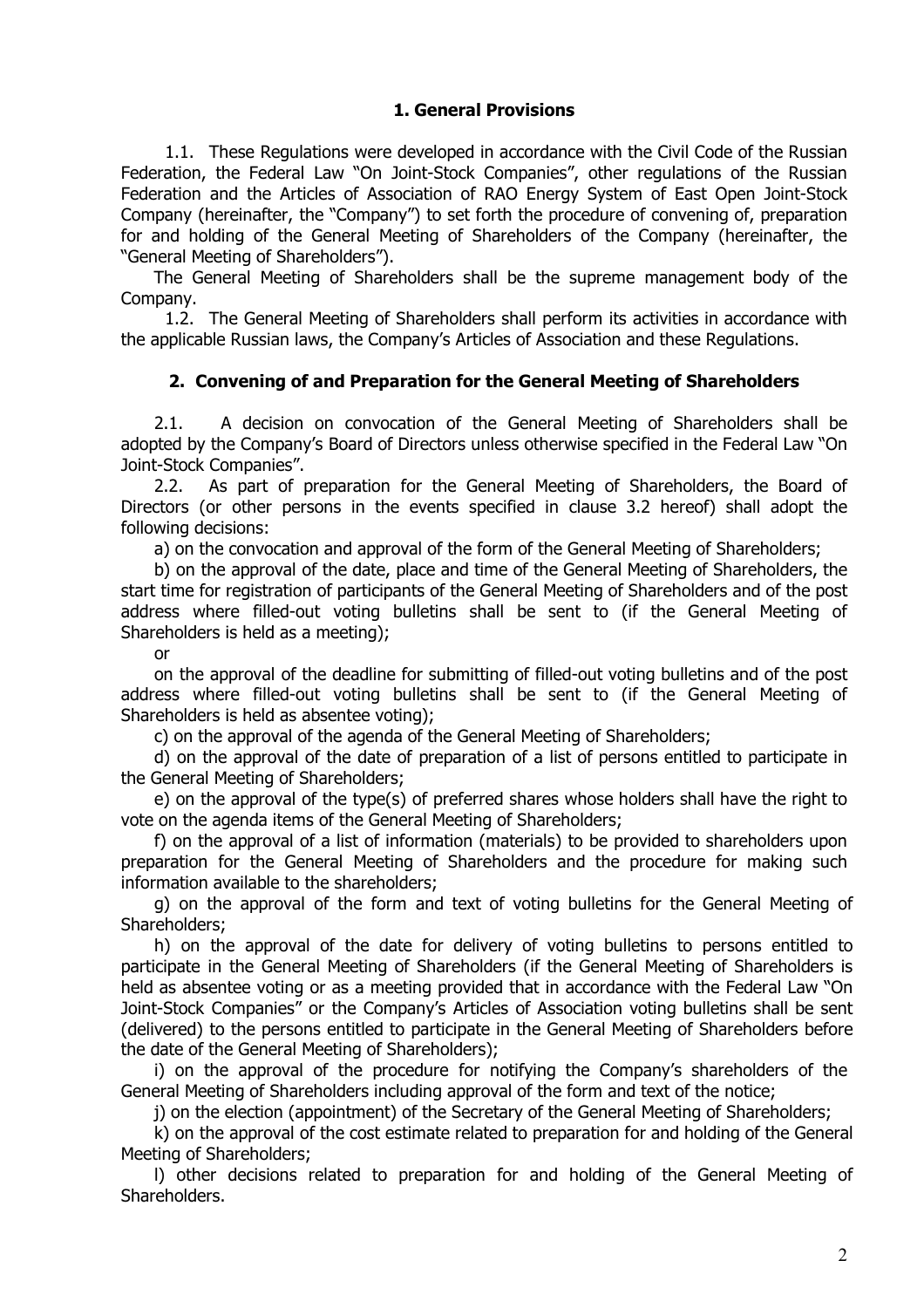2.3. The Company's sole executive body shall ensure implementation of decisions of the Company's Board of Directors related to preparation for and holding of the General Meeting of Shareholders including:

- ensure timely delivery of a request to the Company's Registrar for preparation of a list of persons entitled to participate in the General Meeting of Shareholders as of the date specified by the Company's Board of Directors;

- prepare voting bulletins in accordance with the form and text approved by the Company's Board of Directors;

- deliver voting bulletins to shareholders and receive filled-out voting bulletins if the General Meeting of Shareholders is held as absentee voting or if voting at the General Meeting of Shareholders held as a meeting can be performed by sending filled-out voting bulletins to the Company;

- notify shareholders about the General Meeting of Shareholders pursuant to the procedure and within the deadlines specified in the Russian laws, a decision of the Board of Directors and the Company's Articles of Association;

- prepare necessary materials (information) on the agenda items of the General Meeting of Shareholders and ensure access to the information (materials) for reviewing in accordance with the decisions of the Board of Directors;

- take other measures to implement the decisions of the Company's Board of Directors.

#### **3. Special Requirements for Convocation of an Extraordinary General Meeting of Shareholders**

3.1. At the request of the Internal Audit Committee of the Company, the Company's Auditor and a shareholder(s) holding at least 10 (ten) percent of the Company's voting shares on the date of the request an extraordinary General Meeting of Shareholders shall be convened by the Company's Board of Directors and held within 50 (fifty) days following the date of the request.

3.2. If the Board of Directors fails to adopt a decision on convocation of an extraordinary General Meeting of Shareholders or adopts a decision on refusal to convene such meeting within the deadline specified in the Federal Law "On Joint-Stock Companies", a body of the Company or persons requesting the convocation shall be entitled to refer to the court to force the Company to hold such extraordinary General Meeting of Shareholders.

#### **4. Holding of the General Meeting of Shareholders as a Meeting**

The holding of the General Meeting of Shareholders as a meeting shall imply the direct participation of the shareholders of the Company in the General Meeting of Shareholders to discuss agenda items and adopt decisions on issues put to a vote.

#### **4.1. Registration of Persons Entitled to Participate in the General Meeting of Shareholders**

4.1.1. The persons entitled to participate in the General Meeting of Shareholders shall be registered by the Counting Board at the place of the General Meeting of Shareholders specified in the notice of the meeting.

4.1.2. The registration of the persons entitled to participate in the General Meeting of Shareholders shall start at the time specified in the notice of the meeting. The persons entitled to participate in the General Meeting of Shareholders shall register to participate in the General Meeting of Shareholders held as a meeting.

The persons whose voting bulletins are received at least 2 (two) days before the date of the General Meeting of Shareholders shall not be obliged to register to participate in the General Meeting of Shareholders. Such persons shall be entitled to attend the General Meeting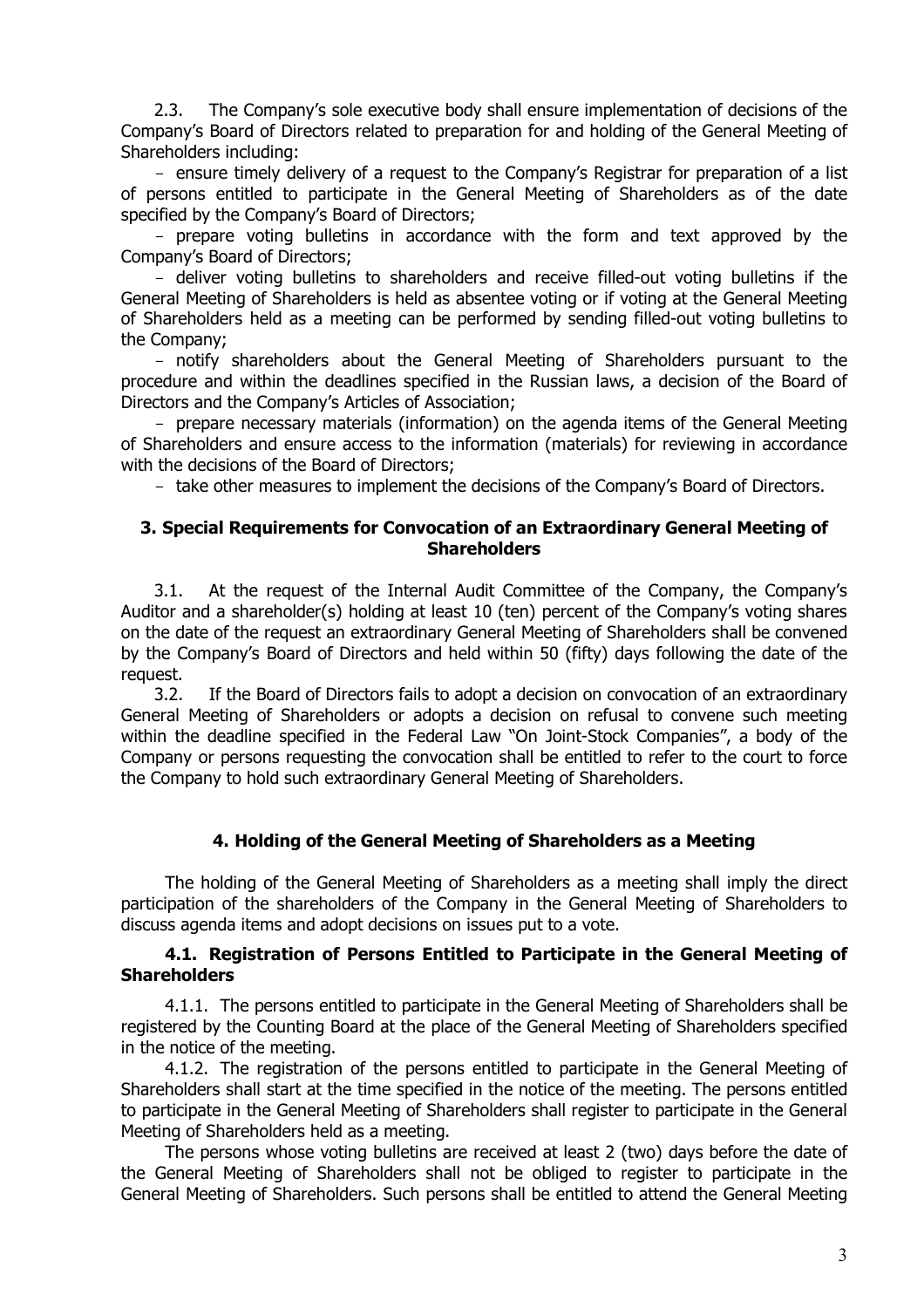of Shareholders and participate in the discussion on agenda items of the General Meeting of Shareholders.

4.1.3. At registration a person included in the list of persons entitled to participate in the General Meeting of Shareholders (or his/her representative) shall present for the Counting Board a passport or another ID.

Representatives shall also present documents to verify their powers in accordance with the Russian laws. A representative of a person included in the list of persons entitled to participate in the General Meeting of Shareholders who fails to present such documents shall not be entitled to participate in the General Meeting of Shareholders.

4.1.4. A person entitled to participate in the General Meeting of Shareholders shall be registered if such person appearing to participate in the General Meeting of Shareholders is identified by comparing the data contained on the list of persons entitled to participate in the General Meeting of Shareholders to the data contained in documents presented by such persons.

4.1.5. A voting bulletin shall be sent by registered mail or delivered against signature to each person on the list of persons entitled to participate in the General Meeting of Shareholders at least 20 days before the date of the General Meeting of Shareholders.

4.1.6. Registration of persons entitled to participate in the General Meeting of Shareholders shall end when the Chairperson of the General Meeting of Shareholders announces the end of discussion of the last agenda item of the General Meeting of Shareholders that has a quorum.

#### **4.2. Opening of the General Meeting of Shareholders**

4.2.1. At the time indicated in a notice of the General Meeting of Shareholders as the start time for the General Meeting of Shareholders a representative of the Counting Board shall declare if the General Meeting of Shareholders has a quorum on agenda items.

4.2.2. The General Meeting of Shareholders shall be quorate (have a quorum) if shareholders participating in such meeting hold a total of more than half of the votes assigned to placed voting shares of the Company.

If the agenda of the General Meeting of Shareholders includes issues that shall be voted on by different compositions of voters, the quorum for adoption of decisions on such issues shall be determined separately.

In this case lack of a quorum for adoption of decisions on issues voted on by a certain composition of votes shall not prevent from adoption of a decision on issues voted on by a different composition of voters if there is a quorum required.

In order to adopt a decision on a related party transaction, the quorum shall be composed of shareholders holding voting shares of the Company who are not interested in execution of the transaction by the Company and who hold a total of more than half of the votes of shareholders holding voting shares of the Company who are not interested in execution of the transaction by the Company.

4.2.3. If there is a quorum for at least one agenda item of the Company's General Meeting of Shareholders, the Chairperson of the General Meeting of Shareholders shall declare the General Meeting of Shareholders open.

4.2.4. The General Meeting of Shareholders that has had a quorum with respect to certain agenda items by the time of its opening cannot be adjourned if by the registration deadline persons whose registration conditions the quorum for adopting decisions on other agenda items of the General Meeting of Shareholders have registered.

4.2.5. If by the start time of the General Meeting of Shareholders there is no quorum on any agenda item of the General Meeting of Shareholders, the Chairperson of the General Meeting of Shareholders shall announce that the opening of the General Meeting of Shareholders shall be postponed by 2 (two) hours.

The Company's General Meeting of Shareholders shall not be postponed more than once.

If 2 (two) hours after the postponing of the General Meeting of Shareholders has been announced persons conditioning the quorum for at least one agenda item of the General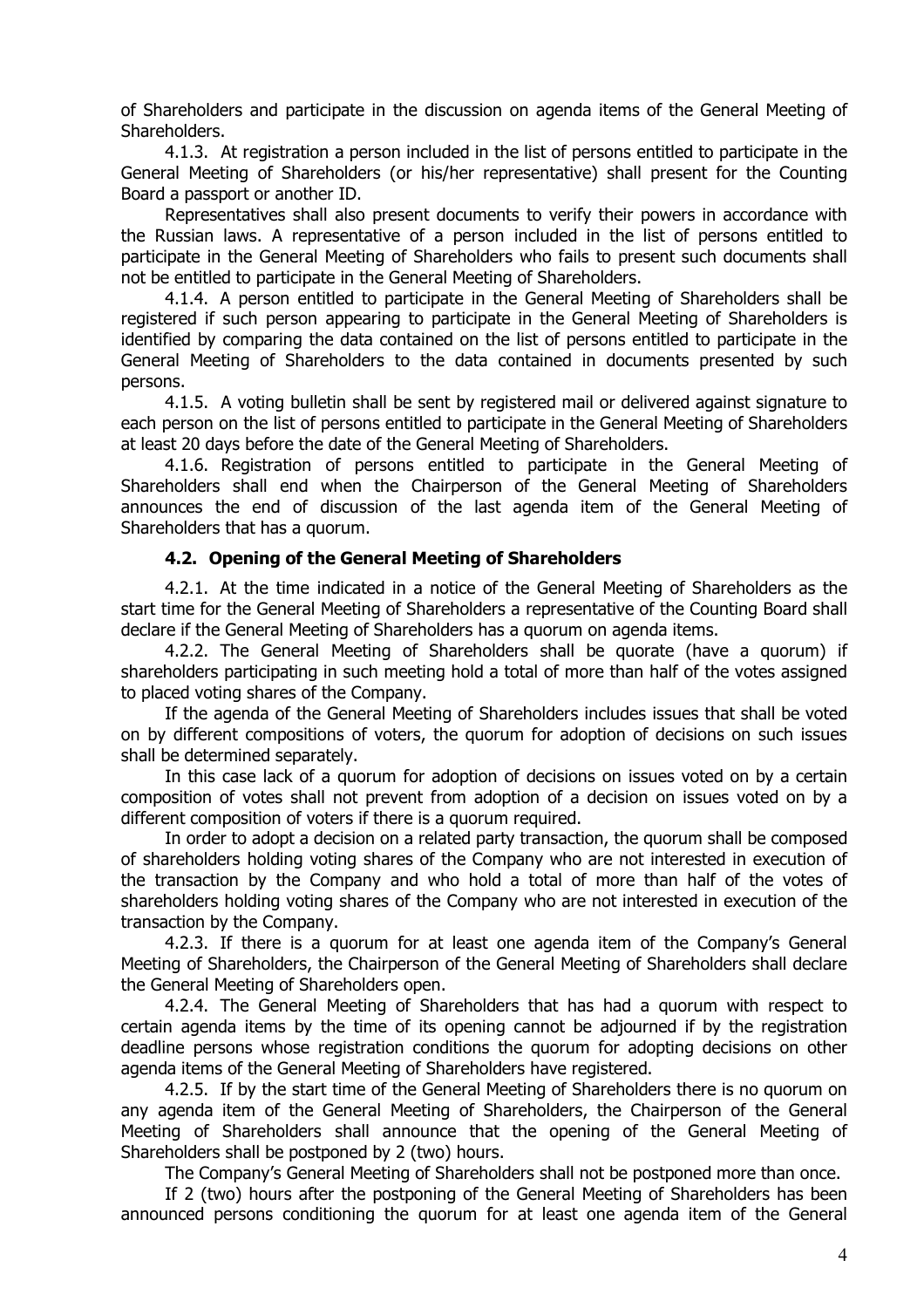Meeting of Shareholders have not registered, the Chairperson of the General Meeting of Shareholders shall declare the meeting failed.

If 2 (two) hours after the postponing of the General Meeting of Shareholders has been announced persons conditioning the quorum for at least one agenda item of the General Meeting of Shareholders have registered, the Chairperson of the General Meeting of Shareholders shall declare the meeting open.

4.2.6. If there is no quorum for holding an annual General Meeting of Shareholders, another General Meeting of Shareholders shall be held with the same agenda.

If there is no quorum for holding an extraordinary General Meeting of Shareholders, another General Meeting of Shareholders can be held with the same agenda.

#### **4.3. Discussion of Agenda Items of the General Meeting of Shareholders**

4.3.1. Persons speaking at the General Meeting of Shareholders shall observe the following time limits:

a report on agenda items: up to 20 minutes;

a co-report: up to 10 minutes;

oral arguments: 5 minutes;

speeches containing questions, information: up to 2 minutes.

The Chairperson of the General Meeting of Shareholders shall be entitled to increase the time limits specified in this clause.

4.3.2. If a shareholder wishes to participate in oral arguments on an agenda item of the General Meeting of Shareholders, he/she shall send a relevant statement in writing to the Secretary of the General Meeting of Shareholders.

A statement shall indicate the full name of the shareholder (his/her representative), an agenda item that the shareholder wishes to express his/her opinion on, and signed by the shareholder.

A shareholder shall be entitled to raise a question in the course of the meeting. A question shall be executed in writing, signed by a shareholder and delivered to the Secretary of the General Meeting of Shareholders; in addition to the text of the question the shareholder (his/her representative) shall also indicate the full name of the shareholder.

4.3.3. The Secretary of the General Meeting of Shareholders shall submit statements and questions received from shareholders to the Chairperson of the General Meeting of Shareholders.

If by the time of opening of the General Meeting of Shareholders there is a quorum only on certain agenda items, by the end of discussions on the last of such agenda items a representative of the Counting Board shall announce if there is a quorum on other agenda items.

4.3.4. Upon completion of discussions on all agenda items of the General Meeting of Shareholders that have a quorum, the Chairperson of the General Meeting of Shareholders shall declare the end of discussions on agenda items and registration of persons participating in the General Meeting of Shareholders.

#### **4.4. Voting at the General Meeting of Shareholders**

4.4.1. Voting at the General Meeting of Shareholders held as an in-person meeting shall be conducted pursuant to the procedure specified in the Federal Law "On Joint-Stock Companies", other regulations, the Company's Articles of Association and these Regulations.

4.4.2. Voting at the General Meeting of Shareholders shall be conducted based on the "one voting share = one vote" principle except for cumulative voting on the issue of electing members of the Board of Directors.

With cumulative voting the number of votes held by each shareholder shall be multiplied by the number of persons to be elected to the Board of Directors and a shareholder shall be entitled to give such multiplied votes for one candidate or distribute them between two or more candidates. Candidates collecting the most votes shall be deemed elected as members of the Board of Directors.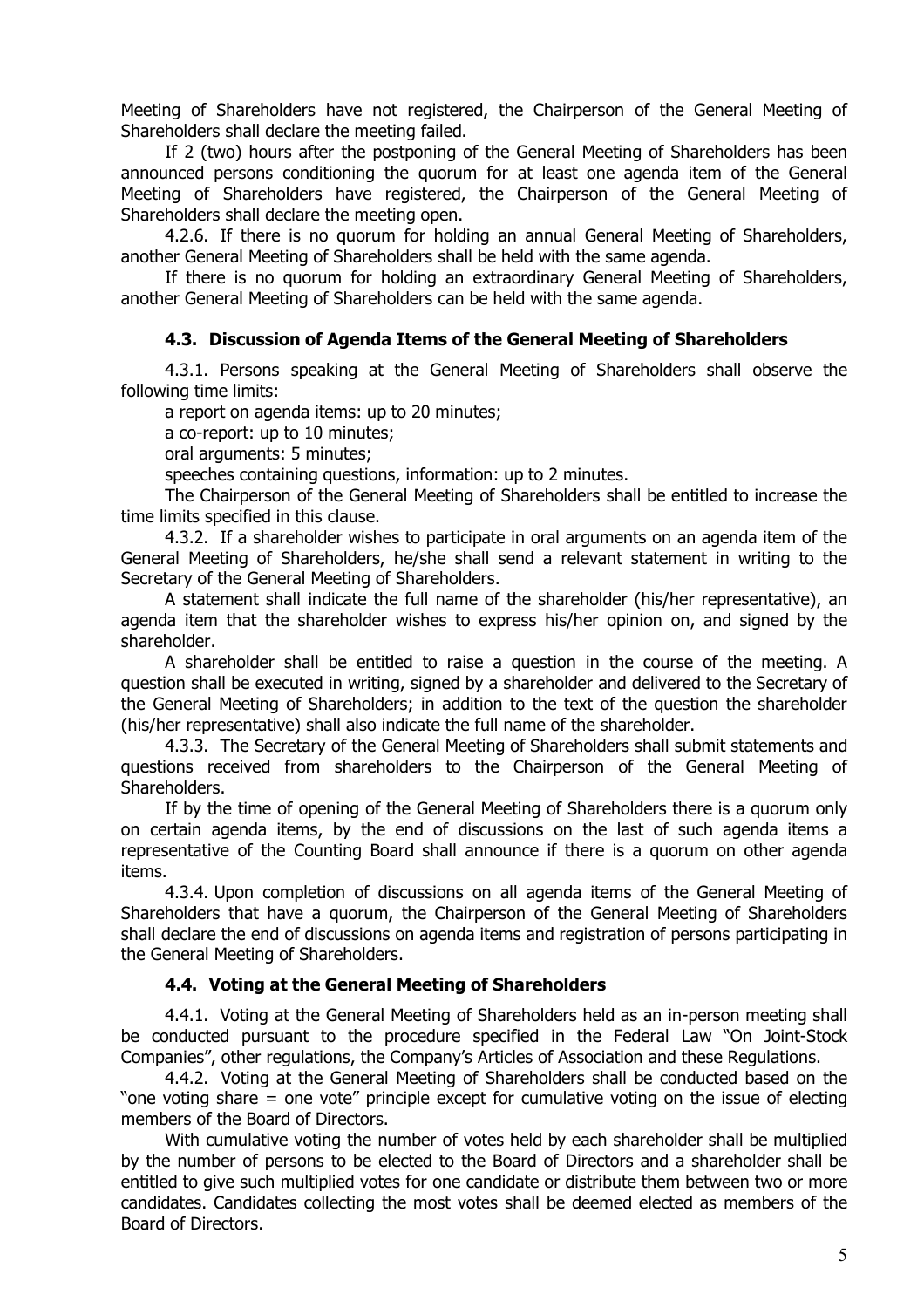4.4.3. Persons who registered to participate in the General Meeting of Shareholders held as a meeting shall be entitled to vote on all agenda items from the time of opening of the General Meeting of Shareholders until the time it is declared adjourned.

4.4.4. Upon completion of discussions on the last agenda item of the General Meeting of Shareholders (the last agenda item with the quorum required) and until adjourning of the General Meeting of Shareholders persons who have not voted by that time shall have 30 (thirty) minutes to vote.

Upon expiry of the period specified the Chairperson shall declare the General Meeting of Shareholders adjourned.

4.4.5. Voting on agenda items of the General Meeting of Shareholders shall be conducted by filling out voting bulletins.

A shareholder who is an individual shall indicate his/her full name in the course of filling out a voting bulleting; a shareholder that is a legal entity shall indicate its full corporate name.

In the course of filling out a voting bulletin a representative of a shareholder shall indicate his/her full name and details of a power of attorney (another document to verify his/her powers). A power of attorney (a notarized copy thereof) or another document authorizing a shareholder's representative shall be enclosed to a voting bulletin.

4.4.6. The procedure for filling out a voting bulletin to vote on agenda items shall be specified in the text of such voting bulletin.

#### **4.5. Tallying the Voting Results on Agenda Items of the General Meeting of Shareholders**

4.5.1. The Counting Board shall be in charge of counting the votes and tallying the results of voting on agenda items.

4.5.2. The voting results and decisions adopted by the General Meeting of Shareholders shall not be announced at the General Meeting of Shareholders.

4.5.3. Minutes of the General Meeting of Shareholders shall be posted on the Company's Web-site www.rao-esv.ru the next business day following the day of signing thereof.

#### **5. Holding of the General Meeting as Absentee Voting**

5.1. Voting on agenda items of the General Meeting of Shareholders held as absentee voting shall be conducted by filling out voting bulletins.

5.2. Filled-out voting bulletins shall be delivered to the Company not later than the deadline for submitting voting bulletins as specified in a decision on convocation and holding of the General Meeting of Shareholders adopted in accordance with the Federal Law "On Joint-Stock Companies" and these Regulations.

If the deadline for submitting voting bulletins is a non-business day, the deadline for submitting voting bulletins shall be the next business day.

The deadline for submitting voting bulletins shall expire on the closing date for submitting voting bulletins at the closing working hour of the Company as specified in the applicable rules.

5.3. Filled-out voting bulletins can be delivered to the Company by mail, against signature to the sole executive body of the Company, a person authorized to receive correspondence addressed to the Company or sent to the Company's Registrar.

5.4. The sole executive body of the Company shall ensure collection, safety and transfer of filled-out voting bulletins to the Counting Board (the Company's Registrar).

A shareholder who is an individual shall indicate his/her full name in the course of filling out a voting bulleting; a shareholder that is a legal entity shall indicate its full corporate name.

In the course of filling out a voting bulletin a representative of a shareholder shall indicate his/her full name and details of a power of attorney (another document to verify his/her powers). A power of attorney (a notarized copy thereof) or another document authorizing a shareholder's representative shall be enclosed to a voting bulletin.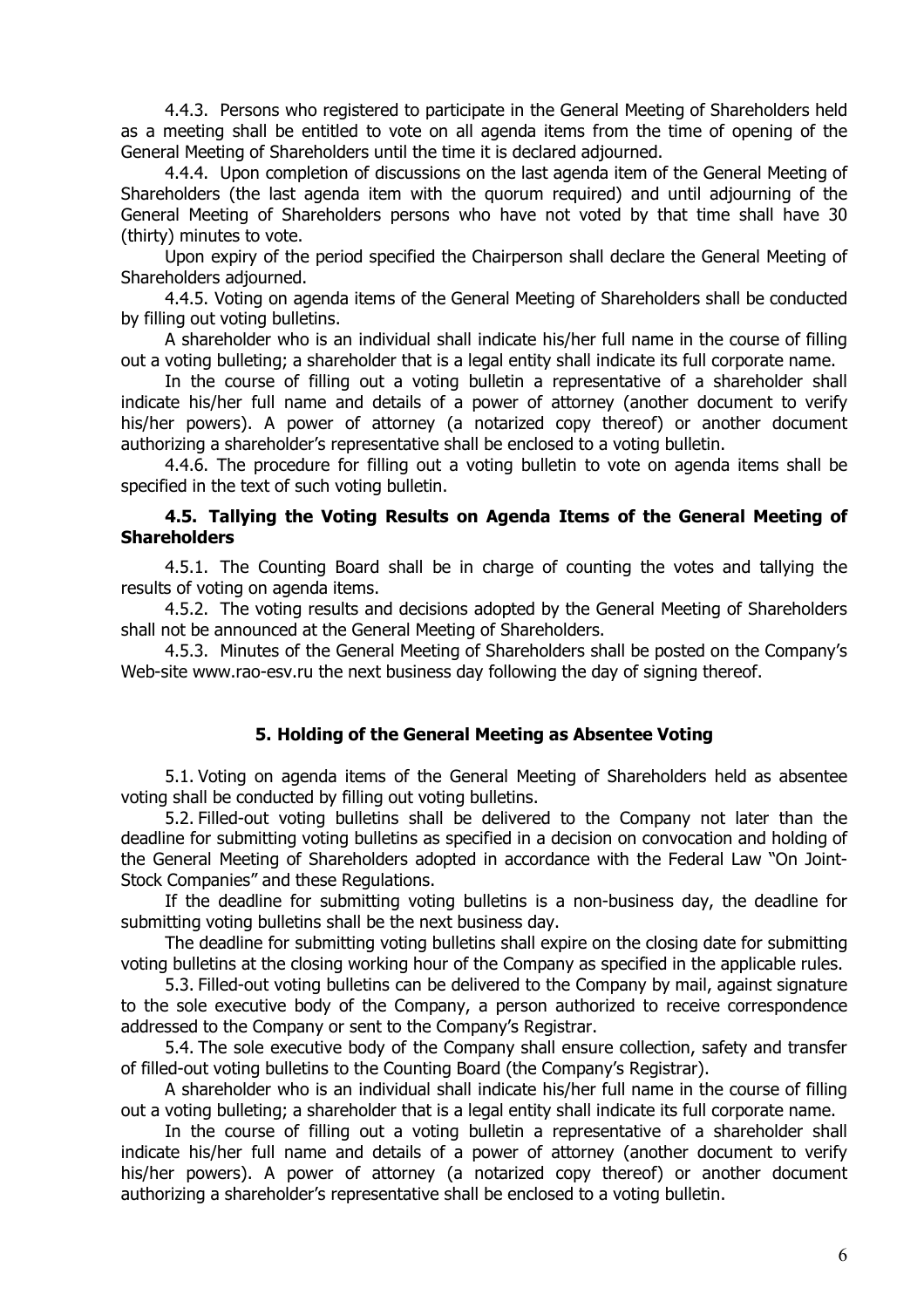5.5. The General Meeting of Shareholders held as absentee voting shall be quorate (have a quorum) if voting bulletins have been received from shareholders holding a total of more than half of the votes assigned to placed voting shares of the Company not later than the deadline for submitting voting bulletins to the Company.

In order to adopt a decision on a related party transaction, the quorum shall be composed of shareholders holding voting shares of the Company who are not interested in execution of the transaction by the Company and who hold a total of more than half of the votes of shareholders holding voting shares of the Company who are not interested in execution of the transaction by the Company.

5.6. The procedure for filling out a voting bulletin to vote on agenda items shall be specified in the text of such voting bulletin.

#### **6. Working Bodies of the Company's General Meeting of Shareholders**

6.1. The working bodies of the Company's General Meeting of Shareholders shall include:

a) the Chairperson of the General Meeting of Shareholders;

b) the Counting Board;

c) the Secretary of the General Meeting of Shareholders.

6.2. The Chairperson of the Board of Directors shall discharge the duties of the Chairperson of the General Meeting of Shareholders.

If the Chairperson of the Board of Directors is absent from the General Meeting of Shareholders, the duties of the Chairperson of the Board of Directors shall be discharged by the Deputy Chairperson of the Board of Directors.

If the Chairperson of the Board of Directors and his/her Deputy are absent from the General Meeting of Shareholders, by the decision of the shareholders present at the General Meeting of Shareholders the duties of the Chairperson of the General Meeting of Shareholders shall be discharged by any member of the Board of Directors.

6.3. The Chairperson of the General Meeting of Shareholders shall open and adjourn the meeting, announce the agenda of the General Meeting of Shareholders and the order of speeches and reports to be delivered on agenda items, on completion of discussions on agenda items, ensure observation of the meeting procedure specified herein and sign the minutes of the General Meeting of Shareholders.

6.4. At the General Meeting of Shareholders the duties of the Counting Board shall be discharged by a licensed participation of the securities market keeping the register of the Company's shareholders (the Company's Registrar).

6.5. The Counting Board (the Company's Registrar) shall:

a) check the powers of and register persons participating in the General Meeting of Shareholders (their representatives);

b) determine if the General Meeting of Shareholders has a quorum;

c) clarify the issues related to exercising by shareholders of the Company (their representatives) of the right to vote at the General Meeting of Shareholders;

d) clarify the procedure for voting on issues put to a vote;

e) ensure the approved voting procedures and secure the rights of the Company's shareholders to vote;

f) count the votes and tally the voting results;

g) prepare minutes on the voting results;

h) deliver voting bulletins to the archives;

i) discharge other duties specified in the Russian laws, the Company's Articles of Association and a contract to be negotiated between the Company and the Registrar.

6.6. The Secretary of the General Meeting of Shareholders shall be elected (appointed) by the Board of Directors as part of settling the issues related to preparation for the General Meeting of Shareholders or by persons requesting the convocation of the General Meeting of Shareholders in the events specified in clause 3.2 hereof.